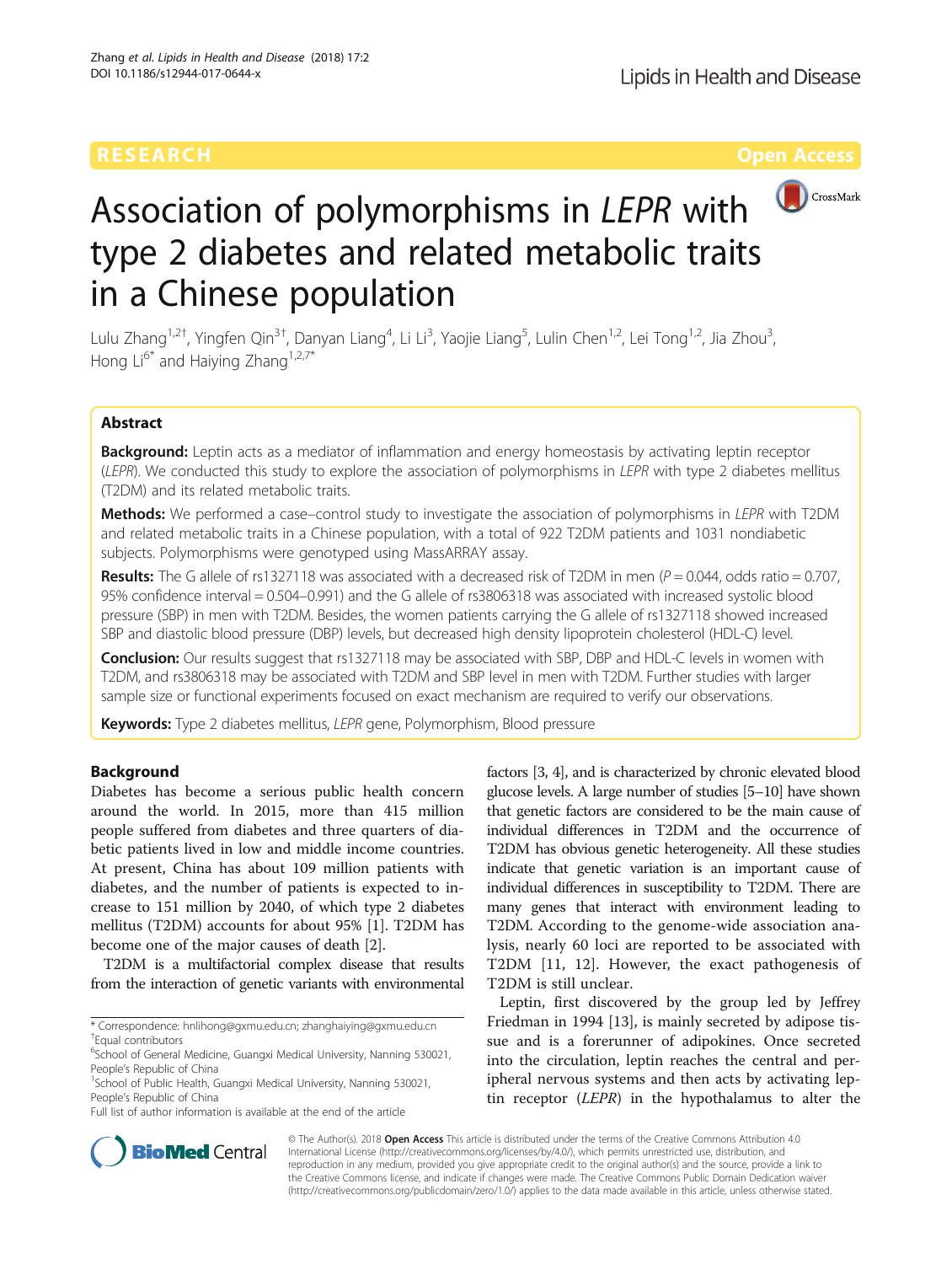expression of several neuropeptides, which can regulate food intake and appetite, basal metabolism, reproductive function, bone mass and insulin secretion [[14, 15\]](#page-6-0). LEPR is located in chromosome 1p31, and contains 20 exons spanning about 100 kb [[16\]](#page-6-0). LEPR can regulate lipid metabolism, blood pressure and blood glucose [\[16](#page-6-0)]. The absence of LEPR leads to increased food appetite and body fat mass [[17](#page-6-0)]. Additionally, LEPR is present in pancreatic β-cells and may be involved in the onset of chronic hyperglycemia and uncontrolled T2DM [[18](#page-6-0)]. Polymorphisms in LEPR gene have been investigated in many association studies of obesity, T2DM and diabetes-related complications in recent years [\[19](#page-6-0)–[23\]](#page-6-0). These findings suggest that LEPR polymorphisms may be associated with the onset and development of obesity and T2DM. Two LEPR polymorphisms, rs3806318 and rs1327118, are both located in near gene 5′ of LEPR. Several studies have demonstrated that the two polymorphisms in LEPR may participate in the progression of cancer and inflammatory response [[24](#page-6-0)–[27](#page-6-0)]. Notably, certain cancer [[28](#page-6-0)–[30](#page-6-0)] and inflammatory response [\[31](#page-6-0)–[35](#page-6-0)] may be involved in the pathogenesis of T2DM. And so far limited studies have explored the association between the two polymorphisms and T2DM in different ethnics. Taking this into account, we conducted this study to investigate the association of the selected polymorphisms of LEPR with type 2 diabetes in a Chinese population.

# **Methods**

# Study subjects

We performed a case–control study including 929 unrelated T2DM patients and 1044 nondiabetic healthy subjects from 2010 to 2015 in the First Affiliated Hospital of Guangxi Medical University. All the subjects (≥40 years) who underwent routine physical examination were enrolled. All the participants were requested to undertake a standard 2 h of oral glucose (75 g) tolerance test. T2DM patients were diagnosed according to WHO criteria(a fasting glucose level of ≥7.0 mmol/Land/or a 2 h glucose level of ≥11.1 mmol/L, and/or a self-reported history of T2DM). Those with type 1 diabetes, cancer, or any kind of severe metabolic diseases were excluded. Healthy individuals with normal blood glucose level and glucose tolerance (fasting glucose level of <6.1 mmol/L and 2 h glucose level of <7.8 mmol/L), and no family history of T2DM were recruited as controls. A standard questionnaire was used to assess the socio-demographic information, family history of T2DM and so on. All procedures performed in this study involving human participants were approved by the Ethics Committee of Guangxi Medical University (Nanning, P. R. China). Informed consent was obtained from all subjects.

# Measurements

Anthropometric measurements were conducted by trained medical staff according to standard approaches. Body weight and height were accurately measured to the nearest 0.1 kg and 0.1 cm in light clothing without shoes. Body mass index (BMI) was calculated as weight in kilograms divided by squared height in meters (kg/m2). Blood pressures were measured three times on the right arm using an automated blood pressure monitor (Omron, Kyoto, Japan) in a seated position after an at least 5-min rest, and the mean blood pressure was calculated for further analysis. Biochemical indicators including fasting plasma glucose (FPG), total cholesterol (TC), triglyceride (TG), high density lipoprotein cholesterol (HDL-C), low density lipoprotein cholesterol (LDL-C), hemoglobin A1c (HbA1c), were assessed using a B200 Auto Analyzer.

# Genotyping

Blood samples were drawn with minimal trauma from participants' antecubital vein in the morning after an overnight fast and stored at −80 °C before analysis. DNA was extracted from peripheral blood leukocytes using the QIAamp DNA blood kit (Tiangen Biotech Co., Ltd., Beijing, China) according to the manufacturer's instructions. The quality of the extracted DNA was evaluated by electrophoresis on 0.8% agarose gel and the quantity was evaluated by nanodrop device of A260 nm/A280 nm. The MassARRAY Assay Design 3.0 software (Sequenom) was used to design the detection primers and the MassARRAY genotyping system (Sequenom) was used to genotype polymorphisms. Two polymorphisms, rs3806318 and rs1327118 were selected from the International HapMap Project. The genotyping detection rate of the two polymorphisms was up to 95% or over, and finally 922 T2DM patients and 1031 controls were genotyped successfully.

# Statistical analysis

Clinical and laboratory data were compared between groups by unpaired Student's independent t test or chisquare test. Continuous variables with normal distributions are described as mean ± standard deviation and categorical variables were presented as percentage (%). Chi-squared test was used to compare the allele and genotype frequencies between T2DM group and control group and to test deviations from Hardy–Weinberg equilibrium. We conducted a logistic regression analysis to evaluate the association of investigated polymorphisms with T2DM by odds ratio (ORs) and 95% confidence interval (CI). General and biochemical characteristics were compared between different genotypes using a general linear model (GLM) analysis adjusted for covariates. A level of  $P$ -value <0.05 was considered as statistically significant, and all statistical tests were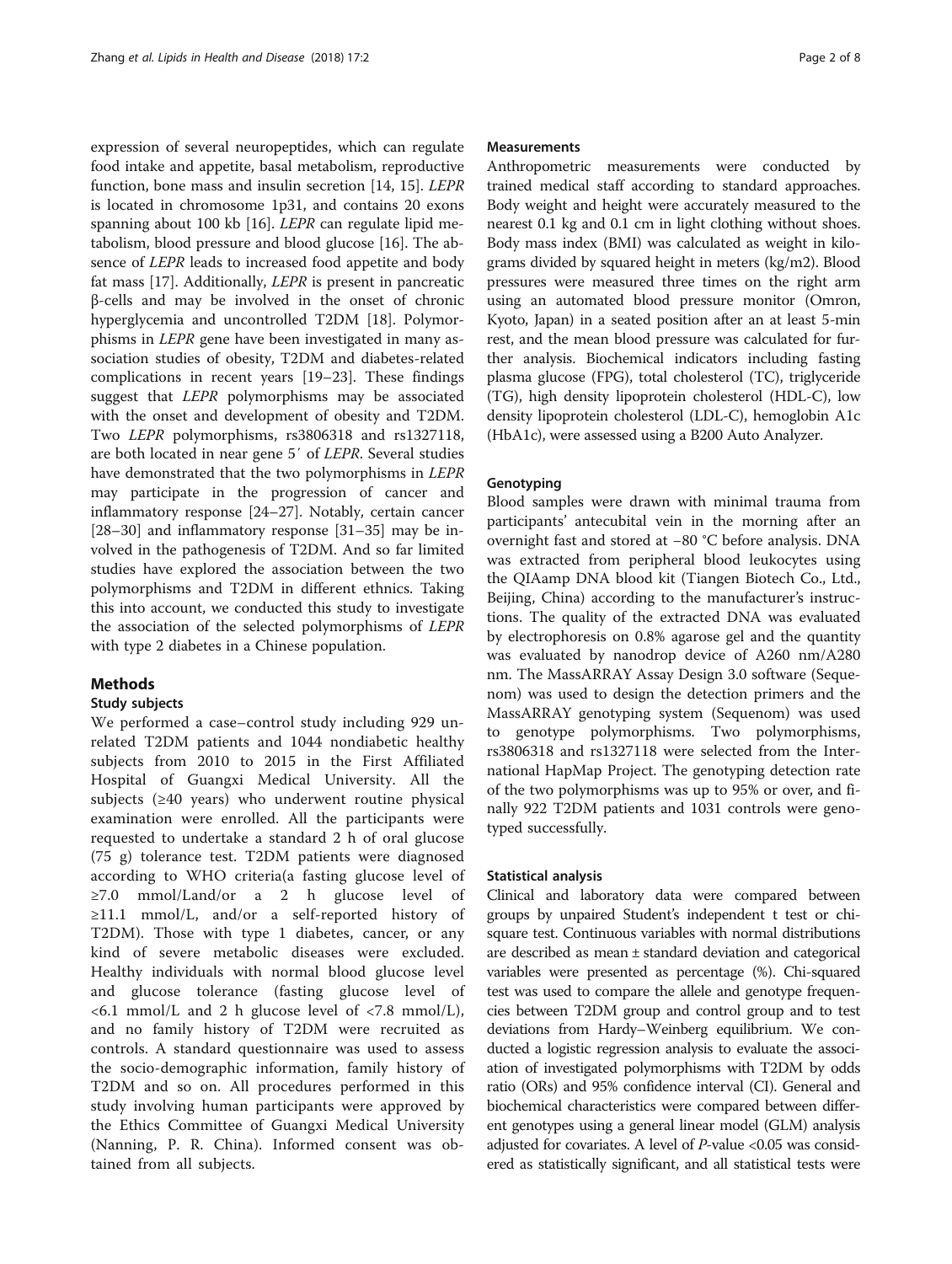Table 1 Demographic and biochemical characteristics of the study subjects

|                                      | $T2DM(n = 922)$  | Non-diabetic( $n = 1031$ ) | P-value |
|--------------------------------------|------------------|----------------------------|---------|
| Male(n%) <sup>a</sup>                | 361(39.2)        | 390(37.8)                  | 0.576   |
| Age(years) <sup>b</sup>              | $64.9 \pm 10.1$  | $64.0 \pm 9.5$             | 0.065   |
| BMl(kq/m <sup>2</sup> ) <sup>b</sup> | $25.1 \pm 3.6$   | $24.0 \pm 3.2$             | 0.000   |
| $SBP(mmHq)^b$                        | $139.3 \pm 20.6$ | $133.7 \pm 19.4$           | 0.000   |
| $DBP(mmHq)^b$                        | $81.0 \pm 11.7$  | $78.9 + 11.0$              | 0.000   |
| FPG(mmol/L) <sup>b</sup>             | $7.7 + 2.6$      | $5.5 + 0.5$                | 0.000   |
| $HbA1c(\%)^b$                        | $6.8 + 1.6$      | $5.6 + 0.5$                | 0.000   |
| HDL-C(mmol/L) <sup>b</sup>           | $1.2 + 0.4$      | $1.3 + 0.4$                | 0.000   |
| LDL-C(mmol/L) <sup>b</sup>           | $3.1 \pm 1.0$    | $3.0 \pm 0.9$              | 0.133   |
| TG(mmol/L) <sup>b</sup>              | $2.0 + 1.7$      | $1.4 \pm 1.0$              | 0.000   |
| TC(mmol/L) <sup>b</sup>              | $5.3 \pm 1.5$    | $5.1 \pm 1.3$              | 0.002   |

T2DM type 2 diabetes mellitus, BMI body mass index, SBP systolic blood pressure, DBP diastolic blood pressure, FPG fasting plasma glucose, HbA1c Hemoglobin A1c, HDL-C HDL cholesterol, LDL-C LDL cholesterol, TG

triglyceride,  $TC$  total cholesterol<br><sup>a</sup>P-values were obtained by chi-square tests

<sup>a</sup>P-values were obtained by chi-square tests<br><sup>b</sup>P-values were obtained by student's independent t-test

P values in boldface are significant

two-tailed. Statistical analysis were performed using SPSS Version 17.0 (SPSS Inc., Chicago, IL, USA).

# Results

# Basic characteristics of the study subjects

The basic characteristics of T2DM patients and control subjects are shown in Table 1. The significant differences were found in BMI, systolic blood pressure (SBP), diastolic blood pressure (DBP), FPG, HbA1C, HDL-C, TC and TG between the two groups  $(P < 0.05)$ , and there was no significant difference between the two groups in age, gender and LDL-C level  $(P > 0.05)$ .

# Genotype and allele distributions

The overall genotypic and allelic frequencies of rs3806318 and rs1327118 in T2DM patients and nondiabetic subjects are shown in Table 2. The genotype and allele distribution of rs3806318 and rs1327118 all conformed to Hardy-Weinberg equilibrium ( $P > 0.05$ ). No significant difference in the genotype and allele frequencies of both polymorphisms was observed between the two groups  $(P > 0.05)$ .

The distribution of allele and genotype frequencies of both polymorphisms between male T2DM patients and controls are shown in Table [3](#page-3-0). Male individuals carrying G allele of rs1327118 showed a decreased risk of developing T2DM compared with C allele carriers ( $P = 0.044$ ), whereas the CG and GG genotypes did not confer a risk to T2DM. However, no significant difference in the frequencies of both polymorphisms was observed between the two groups in females (Table [4\)](#page-3-0).

# Association between polymorphisms in LEPR and diabetes-related metabolic traits

Table [5](#page-4-0) shows the demographic and clinical characteristics of T2DM patients according to the presence of the minor alleles of LEPR polymorphisms. When the entire population was divided into male and female groups, the G allele of rs3806318 was associated with increased SBP level in men with T2DM after adjustment for age and BMI ( $P = 0.033$ ), but no significant associations were observed in women between rs3806318 and metabolic traits. Women with T2DM carrying the G allele of rs1327118 showed increased SBP and DBP levels, but decreased HDL-C level compared with C/C carriers after adjustment for age and BMI ( $P = 0.004$ ,  $P = 0.026$  and P = 0.033, respectively), but there was no significant

**Table 2** Distributions of alleles and genotypes between T2DM patients and control subjects

| Polymorphism | T <sub>2</sub> DM | Non-diabetic | Unadjusted $P^a$ | Adjusted OR(95% CI)/Pb   |
|--------------|-------------------|--------------|------------------|--------------------------|
| rs3806318    | $n = 925$         | $n = 1038$   |                  |                          |
| AA           | 741(80.1%)        | 827(79.7%)   | 0.964            |                          |
| AG           | 173(18.7%)        | 199(19.2%)   |                  | 1.038(0.650-1.660)/0.875 |
| GG           | $11(1.2\%)$       | $12(1.1\%)$  |                  | 0.971(0.638-1.476)/0.889 |
| Α            | 1655(89.5%)       | 1162(89.3%)  | 0.839            |                          |
| G            | 195(10.5%)        | 128(10.7%)   |                  | 0.999(0.811-1.231)/0.995 |
| rs1327118    | $n = 922$         | $n = 1031$   |                  |                          |
| CC           | 726(79.7%)        | 798(77.4%)   | 0.721            |                          |
| CG           | 178(19.2%)        | 214(20.8%)   |                  | 1.063(0.712-1.588)/0.764 |
| GG           | 18(1.1%)          | 19(1.8%)     |                  | 1.011(0.716-1.427)/0.952 |
|              | 1630(88.4%)       | 1810(87.8%)  | 0.562            |                          |
| G            | 214(11.6%)        | 252(12.2%)   |                  | 1.055(0.866-1.286)/0.593 |

T2DM type 2 diabetes mellitus

<sup>a</sup>P-values were obtained by chi-square tests

<sup>b</sup>P-values were obtained by logistic regression analysis adjusted for age, gender, BMI

P values in boldface are significant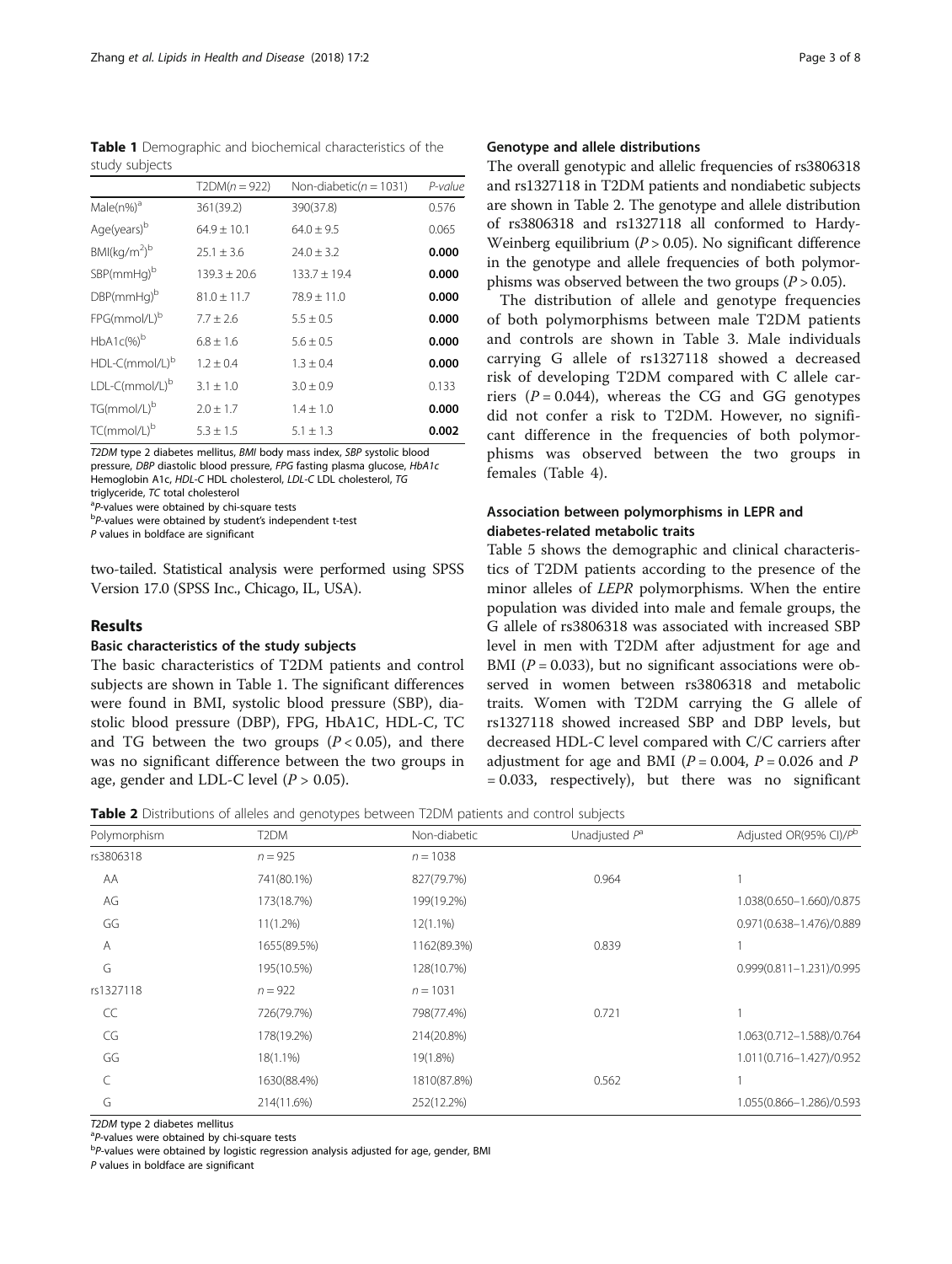<span id="page-3-0"></span>Table 3 Distributions of alleles and genotypes between T2DM patients and control subjects in males

| Polymorphism | T <sub>2</sub> DM | Non-diabetic | Unadjusted $P^a$ | Adjusted OR(95% CI)/Pb   |
|--------------|-------------------|--------------|------------------|--------------------------|
| rs3806318    | $n = 363$         | $n = 393$    |                  |                          |
| AA           | 287(79.1%)        | 302(76.9%)   | 0.756            |                          |
| AG           | 73(20.1%)         | 87(22.1%)    |                  | 1.020(0.439-2.370)/0.964 |
| GG           | $3(0.8\%)$        | $4(1.0\%)$   |                  | 0.880(0.404-1.915)/0.747 |
| Α            | 647(89.1%)        | 691(87.9%)   | 0.463            |                          |
| G            | 79(10.9%)         | 95(12.1%)    |                  | 0.894(0.639-1.251)/0.514 |
| rs1327118    | $n = 361$         | $n = 390$    |                  |                          |
| CC           | 293(81.2%)        | 300(76.9%)   | 0.252            |                          |
| CG           | 65(18.0%)         | 83(21.3%)    |                  | 1.491(0.628-3.541)/0.365 |
| GG           | $3(0.8\%)$        | $7(1.8\%)$   |                  | 0.512(0.230-1.136)/0.100 |
|              | 651(90.2%)        | 683(87.6%)   | 0.110            |                          |
| G            | 71(9.8%)          | 97(12.4%)    |                  | 0.707(0.504-0.991)/0.044 |

T2DM type 2 diabetes mellitus

<sup>a</sup>P-values were obtained by chi-square tests  $P$ -values were obtained by logistic regression analysis adjusted for age, BMI

P values in boldface are significant

difference in metabolic traits among male patients with different genotypes.

# **Discussion**

In this study, we investigated the association of LEPR polymorphisms rs3806318 and rs1327118 with T2DM and T2DM-related quantitative traits in a Chinese population. The association of the two polymorphisms in LEPR with T2DM susceptibility wasn't observed in the total subjects, while G allele of rs1327118 might decrease the risk of T2DM adjusted for covariates in men. As to metabolic traits, women with T2DM carrying the G allele of rs1327118 showed increased SBP and DBP levels, but decreased HDL-cholesterol level compared with C/C carriers

after adjustment for age and BMI. Moreover, the G allele of rs3806318 was associated with increased SBP in men with T2DM adjusted for age and BMI.

Leptin, as an adipocyte-derived protein, plays an important role in the regulation of appetite and food intake, bone mass, basal metabolism and insulin secretion via LEPR [[14](#page-6-0), [15\]](#page-6-0). In addition, leptin can stimulate inflammatory response and promote the growth of some cancer cells [\[36](#page-6-0)– [38](#page-6-0)]. Numerous studies have suggested that T2DM is a chronic inflammatory disease, and inflammatory response plays an important role in the onset and development of T2DM [[31](#page-6-0)–[35\]](#page-6-0). Meanwhile, certain cancers share many risk factors with T2DM, and are closely linked to the development of T2DM [[28](#page-6-0)–[30\]](#page-6-0). All these studies suggest

Table 4 Distributions of alleles and genotypes between T2DM patients and control subjects in females

| Polymorphism | T <sub>2</sub> DM | Non-diabetic | Unadjusted $P^a$ | Adjusted OR(95% CI)/Pb    |
|--------------|-------------------|--------------|------------------|---------------------------|
| rs3806318    | $n = 363$         | $n = 393$    |                  |                           |
| AA           | 287(79.1%)        | 302(76.9%)   | 0.941            |                           |
| AG           | 73(20.1%)         | 87(22.1%)    |                  | 0.990(0.558-1.7561)/0.972 |
| GG           | $3(0.8\%)$        | $4(1.0\%)$   |                  | 1.062(0.643-1.753)/0.816  |
| $\mathsf{A}$ | 647(89.1%)        | 691(87.9%)   | 0.746            |                           |
| G            | 79(10.9%)         | 95(12.1%)    |                  | 1.053(0.805-1.378)/0.704  |
| rs1327118    | $n = 361$         | $n = 390$    |                  |                           |
| CC           | 293(81.2%)        | 300(76.9%)   | 0.644            |                           |
| CG           | 65(18.0%)         | 83(21.3%)    |                  | 0.849(0.522-1.381)/0.509  |
| GG           | $3(0.8\%)$        | 7(1.8%)      |                  | 1.240(0.824-1.868)/0.303  |
|              | 651(90.2%)        | 683(87.6%)   | 0.627            |                           |
| G            | 71(9.8%)          | 97(12.4%)    |                  | 1.112(0.868-1.425)/0.402  |

T2DM type 2 diabetes mellitus

<sup>a</sup>P-values were obtained by chi-square tests

 $P$ -values were obtained by logistic regression analysis adjusted for age, BMI

P values in boldface are significant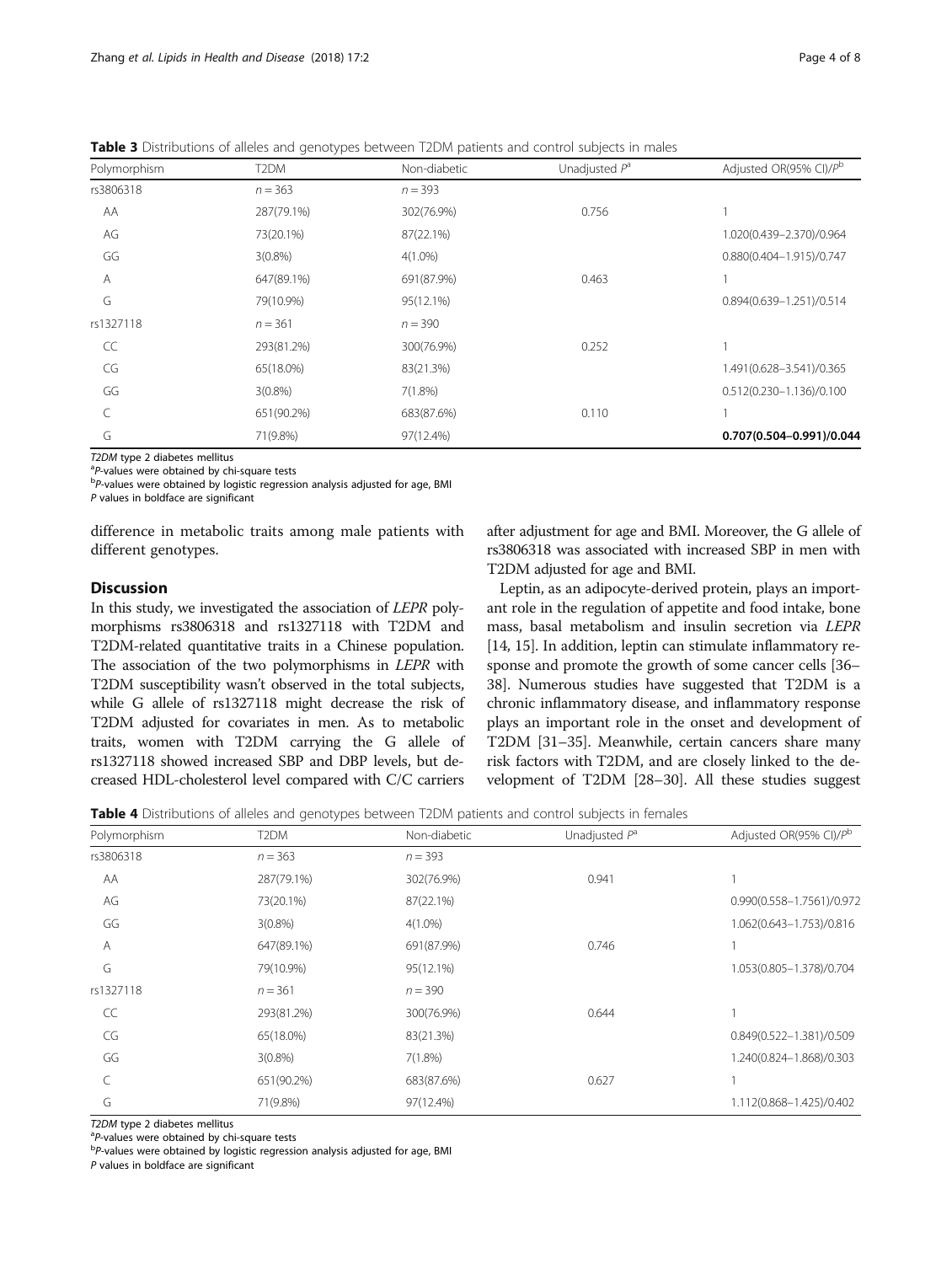| Polymorphisms                        | Wild-type homozygous |                  |                  | Heterozygous + Mutated homozygous |                  |                  | Unadjusted P m/f;             | Unadjusted                        |
|--------------------------------------|----------------------|------------------|------------------|-----------------------------------|------------------|------------------|-------------------------------|-----------------------------------|
|                                      | Male                 | Female           | Total            | Male                              | Female           | Total            | adjusted $P$ m/f <sup>*</sup> | $P$ ; adjusted<br>$D^{\triangle}$ |
| rs1327118                            | $CC(n = 726)$        |                  |                  | $CG + GG(n = 196)$                |                  |                  |                               |                                   |
| Sex(% )                              | 293(40.3)            | 433(59.6)        | 726              | 68(34.7)                          | 128(65.3)        | 196              |                               | $0.161$ ;-                        |
| Age(years)                           | $63.8 \pm 10.1$      | $65.5 \pm 10.0$  | $64.8 \pm 10.1$  | $64.9 \pm 10.6$                   | $65.1 \pm 9.7$   | $65.0 \pm 9.9$   | $0.442/0.719$ ;-              | $0.781 -$                         |
| BMl(kq/m <sup>2</sup> ) <sup>a</sup> | $25.3 \pm 3.7$       | $25.2 \pm 3.7$   | $25.2 \pm 3.7$   | $25.0 \pm 3.0$                    | $24.6 \pm 3.3$   | $24.8 \pm 3.2$   | 0.526/0.113;0.557/0.107       | 0.091;0.099                       |
| SBP(mmHg)b                           | $138.8 \pm 20.4$     | $138.4 \pm 19.6$ | $138.6 \pm 19.9$ | $139.6 \pm 20.0$                  | $143.5 \pm 20.0$ | $142.2 \pm 22.8$ | 0.787/0.014;0.794/0.004       | 0.030;0.010                       |
| $DBP$ (mm $Hq$ ) <sup>b</sup>        | $82.9 \pm 12.0$      | $79.4 \pm 10.6$  | $80.8 \pm 11.3$  | $81.6 \pm 13.2$                   | $81.8 \pm 12.5$  | $81.7 \pm 12.7$  | 0.441/0.032;0.500/0.026       | 0.327;0.181                       |
| FPG(mmol/L) <sup>b</sup>             | $7.8 \pm 2.6$        | $7.6 \pm 2.6$    | $7.6 \pm 2.6$    | $8.1 \pm 2.6$                     | $7.6 \pm 2.4$    | $7.7 \pm 2.5$    | 0.399/0.934;0.384/0.879       | 0.613;0.555                       |
| $HbA1c(\%)^b$                        | $6.7 \pm 1.6$        | $6.8 \pm 1.6$    | $6.7 \pm 1.6$    | $7.0 \pm 1.6$                     | $6.8 \pm 1.6$    | $6.8 \pm 1.6$    | 0.230/0.845;0.264/0.966       | 0.570;0.536                       |
| HDL-C(mmol/L) <sup>b</sup>           | $1.1 \pm 0.3$        | $1.33 \pm 0.4$   | $1.3 \pm 0.4$    | $1.1 \pm 0.3$                     | $1.26 \pm 0.3$   | $1.2 \pm 0.3$    | 0.692/0.056;0.397/0.033       | 0.141;0.024                       |
| LDL-C(mmol/L) <sup>b</sup>           | $2.9 \pm 1.0$        | $3.2 \pm 1.0$    | $3.1 \pm 1.0$    | $3.0 \pm 1.1$                     | $3.2 \pm 1.0$    | $3.1 \pm 1.1$    | 0.586/0.916;0.973/0.886       | 0.685;0.862                       |
| TG(mmol/L) <sup>b</sup>              | $2.0 \pm 1.8$        | $2.0 \pm 1.6$    | $2.0 \pm 1.7$    | $2.1 \pm 1.1$                     | $1.9 \pm 1.4$    | $2.0 \pm 1.7$    | 0.640/0.472;0.498/0.543       | 0.819;0.908                       |
| TC(mmol/L) <sup>b</sup>              | $4.9 \pm 1.3$        | $5.6 \pm 1.5$    | $5.3 \pm 1.5$    | $5.0 \pm 1.4$                     | $5.4 \pm 1.5$    | $5.3 \pm 1.5$    | 0.468/0.422;0.804/0.313       | 0.971;0.431                       |
| rs3806318                            | $AA(n = 741)$        |                  |                  | $GA + GG (n = 184)$               |                  |                  |                               |                                   |
| Sex(% )                              | 287(38.7)            | 454(61.3)        | 741              | 76(41.3)                          | 108(58.7)        | 184              |                               | $0.555 -$                         |
| Age(years)                           | $63.8 \pm 10.1$      | $65.5 \pm 10.1$  | $64.9 \pm 10.1$  | $64.6 \pm 10.4$                   | $65.0 \pm 9.5$   | $64.8 \pm 9.8$   | $0.568/0.531$ ;-              | $0.957 -$                         |
| BMl(kq/m <sup>2</sup> ) <sup>a</sup> | $25.4 \pm 3.6$       | $25.1 \pm 3.6$   | $25.2 \pm 3.6$   | $24.8 \pm 3.5$                    | $24.8 \pm 3.5$   | $24.8 \pm 3.5$   | 0.188/0.419;0.197/0.399       | 0.147;0.139                       |
| $SBP(mmHq)^b$                        | $138.3 \pm 20.3$     | $139.4 \pm 21.0$ | $139.0 \pm 20.7$ | $141.3 \pm 20.3$                  | $140.2 \pm 19.7$ | $140.6 \pm 19.9$ | 0.255/0.731;0.177/0.583       | 0.330;0.214                       |
| $DBP$ (mm $Hq$ ) <sup>b</sup>        | $82.1 \pm 12.3$      | $79.8 \pm 11.4$  | $80.7 \pm 11.8$  | $84.9 \pm 11.8$                   | $80.4 \pm 10.1$  | $82.2 \pm 11.0$  | 0.075/0.659;0.033/0.580       | 0.116;0.076                       |
| FPG(mmol/L) <sup>b</sup>             | $7.9 \pm 2.7$        | $7.6 \pm 2.6$    | $7.7 \pm 2.6$    | $7.6 \pm 2.5$                     | $7.4 \pm 2.4$    | $7.5 \pm 2.5$    | 0.390/0.562;0.423/0.548       | 0.336;0.310                       |
| $HbA1c(\%)^b$                        | $6.8 \pm 1.6$        | $6.8 \pm 1.6$    | $6.8 \pm 1.6$    | $6.6 \pm 1.5$                     | $6.8 \pm 1.5$    | $6.7 \pm 1.5$    | 0.313/0.818;0.285/0.781       | 0.647;0.669                       |
| HDL-C(mmol/L)b                       | $1.1 \pm 0.3$        | $1.3 \pm 0.4$    | $1.2 \pm 0.4$    | $1.2 \pm 0.4$                     | $1.3 \pm 0.4$    | $1.3 \pm 0.4$    | 0.103/0.409;0.151/0.493       | 0.148;0.153                       |
| LDL-C(mmol/L)b                       | $2.9 \pm 1.1$        | $3.2 \pm 1.0$    | $3.1 \pm 1.1$    | $3.0 \pm 0.9$                     | $3.3 \pm 1.0$    | $3.2 \pm 1.0$    | 0.432/0.213;0.413/0.178       | 0.175;0.116                       |
| TG(mmol/L)b                          | $2.0 \pm 1.9$        | $1.9 \pm 1.5$    | $2.0 \pm 1.7$    | $1.9 \pm 1.5$                     | $2.1 \pm 1.5$    | $2.0 \pm 1.5$    | 0.598/0.351;0.680/0.353       | 0.773;0.807                       |
| TC(mmol/L)b                          | $4.9 \pm 1.3$        | $5.5 \pm 1.5$    | $5.2 \pm 1.5$    | $5.0 \pm 1.3$                     | $5.7 \pm 1.5$    | $5.4 \pm 1.4$    | 0.368/0.117:0.396/0.067       | 0.107:0.053                       |

<span id="page-4-0"></span>Table 5 Demographic and biochemical features of T2DM patients according to the minor alleles of LEPR rs3806318 and rs1327118 polymorphisms

BMI body mass index, SBP systolic blood pressure, DBP diastolic blood pressure, FPG fasting plasma glucose, HbA1c Hemoglobin A1c, HDL-C HDL cholesterol, LDL-C LDL cholesterol, TG triglyceride, TC total cholesterol

M, male; f, female; Unadjusted P values was obtained by chi-square test or student's test; Adjusted P values was obtained by general linear model analysis after adjusting for covariates. However, the gender covariate was not included in after stratification by gender

<sup>a</sup>adjusted for age and gender

<sup>b</sup>adjusted for age, gender and BMI

\* Results after stratification by gender

△ Results for the total sample

P values in boldface are significant

that leptin and LEPR may be involved in the pathogenesis of T2DM. Polymorphisms in LEPR are reported to participate in the onset of T2DM [\[20](#page-6-0), [22, 23](#page-6-0)], and rs3806318 and rs1327118 in LEPR are also identified to contribute to cancer [[24, 25](#page-6-0), [27](#page-6-0)] and inflammatory response [[26\]](#page-6-0). However, to the best of our knowledge, no study has investigated the association of LEPR polymorphisms rs3806318 and rs1327118 with T2DM and related metabolic traits in Chinese population. In our study, the G allele of rs1327118 may decrease the risk of T2DM in men, whereas the CG and GG genotypes did not confer a risk to T2DM. The reason why the association wasn't observed in genotype distribution may be due to the relatively insufficient male sample.

As mentioned above, LEPR can participate in glucose and lipid metabolism. In our study, there was no association between the two polymorphisms of LEPR and lipid levels in addition to HDL level. However, both polymorphisms showed a significant association with blood pressure. These results indicated that polymorphisms of rs3806318 and rs1327118 may influence blood pressure in T2DM patients. It has been reported that increasing levels of leptin in dietinduced obesity (DIO) mice drives an increase in blood pressure and re-expression of LEPR in DIO LEPR-deficient mice also lead to an increase in blood pressure, while humans with loss-of-function mutations in leptin and LEPR have low blood pressure [\[39](#page-6-0)]. Shannon et al. [[40\]](#page-6-0) suggest that the LEPR<sup>L985</sup> ( $1$ /l) mice have higher arterial pressure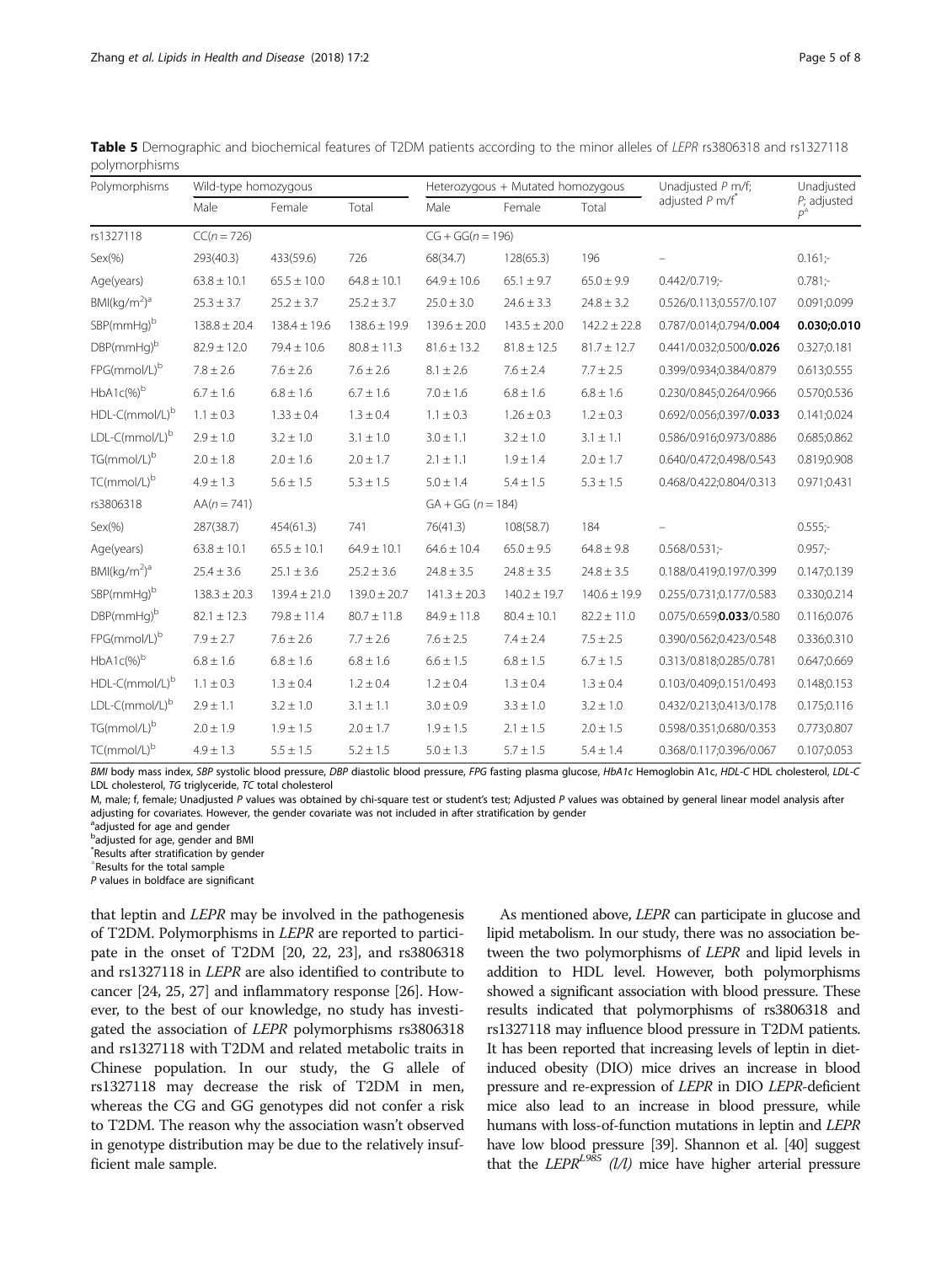compared with wild-type controls and a significant association has been previously observed between polymorphisms in LEPR and blood pressure [[41](#page-6-0)]. Han et al. [\[42](#page-6-0)] also demonstrate that certain polymorphisms of leptin are associated with T2DM and SBP. Leptin's effects on blood pressure are regulated by neuronal circuits in the dorsomedial hypothalamus [\[39](#page-6-0)] and leptin can increase sympathetic nerve activity, and eventually contribute to elevated blood pressure [[43](#page-6-0), [44](#page-6-0)]. Furthermore, there is evidence that hypertension and T2DM often coexist and are more likely to contribute to cardiovascular disease [\[45\]](#page-6-0). The precise mechanism of these associations remains unclear. Hence further researches are necessary to clarify these associations.

Our study reported significant gender-specific associations of polymorphisms in LEPR with T2DM and its related metabolic traits. Sex-specific differences have been previously demonstrated in the onset and development of T2DM and related metabolic diseases [[46](#page-6-0), [47](#page-6-0)], and sexspecific genetic background may lead to the different effect of genetic variation on body composition [\[48\]](#page-7-0). Gender difference for polymorphisms in leptin and LEPR, as well as some other genes have been reported in some association studies of T2DM. Brondani et al. [\[49\]](#page-7-0) indicate that FNDC5 variant is associated with changes in blood pressure and lipid profile only in women with T2DM. Ogawa et al. [[50](#page-7-0)] suggest that the serum soluble leptin receptor level in men is significantly higher than that in women. On the contrary, Saad et al. reveal that women have a significant higher leptin level than men at the similar age and body fat [[51](#page-7-0)]. Babic et al. [\[52](#page-7-0)] report that plasma leptin is associated with pancreatic cancer risk only in men and leptin levels are higher in women, and rs10493380 in LEPR is associated with increased pancreatic cancer risk only in women. There are also many experimental animal models to demonstrate sex differences in metabolism and diseases. It is reported that ablation of LEPR causes severe growth hormone deficiency and abdominal obesity in male mice [\[53\]](#page-7-0). Nuno et al. [[54](#page-7-0)] discover sex-dependent differences of vascular contractile dysfunction in type 2 diabetic mice. Sex differences in qualitative changes and quantitative changes of metabolic diseases in SDT fatty rats are also observed by Ohta et al. [\[55\]](#page-7-0). Taken together, our study also suggest that gender-differences exist in polymorphisms of LEPR in a Chinese population.

Our study has some limitations. Firstly, we didn't measure LEPR expression levels which may demonstrate these gender-specific associations. Secondly, behaviors of smoking and alcohol consumption were not evaluated in this study, which may have an influence on the incidence of T2DM. Nevertheless, our study firstly investigated the association of rs3806318 and rs1327118 in LEPR with T2DM and metabolic traits in a Chinese population. Further studies with larger male samples are required to verify these gender-specific results.

# **Conclusions**

Our results suggest that the polymorphism rs1327118 may be associated with SBP, DBP and HDL-C levels in women with T2DM, and the G allele of rs3806318 may be associated with higher SBP in men T2DM patients. Further studies with larger male samples are required to verify our gender-specific results.

#### Abbreviations

BMI: Body mass index; DBP: Diastolic blood pressure; DIO: Diet-induced obesity; FPG: Fasting plasma glucose; HbA1c: Hemoglobin A1c; HDL-C: High density lipoprotein cholesterol; LDL-C: High density lipoprotein cholesterol; LEPR: Leptin receptor; SBP: Systolic blood pressure; T2DM: Type 2 diabetes mellitus; TC: Total cholesterol; TG: Triglyceride

#### Acknowledgments

We are grateful to all the staff members in the Department of endocrinology of the First Affiliated Hospital of Guangxi Medical University and Beijing Genomics Institute.

#### Funding

This study was supported by the National Natural Science Foundation of China (Nos. 81460159, 81760145 and 81260130) and Provincial Natural Science Foundation of Guangxi (Nos.2017GXNSFDA198032) and Important Specific Projects for "Precision Medicine" 2016 National Annual Project (Nos.2016YFC0901200 and 2016YFC0901205) and Scientific Research Specific Projects for Public Welfare (Medical) (No.201502007).

#### Availability of data and materials

The datasets used and analysed during the current study are available from the corresponding author on reasonable request.

# Authors' contributions

LZ and YQ drafted the paper. DL and LL analyzed the data. YL, LC, LT and JZ performed the experiments. HL revised the manuscript and HZ conceived and designed the study. All authors have read and approved the final manuscript.

#### Ethics approval and consent to participate

All procedures performed in this study involving human participants were approved by the Ethics Committee of Guangxi Medical University (Nanning, P. R. China). Informed consent was obtained from all subjects.

# Consent for publication

Not applicable.

#### Competing interests

The authors declare that they have no competing interests.

#### Publisher's Note

Springer Nature remains neutral with regard to jurisdictional claims in published maps and institutional affiliations.

### Author details

<sup>1</sup>School of Public Health, Guangxi Medical University, Nanning 530021 People's Republic of China. <sup>2</sup>Guangxi Colleges and Universities Key Laboratory of Prevention and Control of Highly Prevalent Diseases, Guangxi Medical University, Nanning 530021, People's Republic of China. <sup>3</sup> <sup>3</sup>Department of Endocrine, First Affiliated Hospital of Guangxi Medical University, Nanning 530021, People's Republic of China. <sup>4</sup>Third Affiliated Hospital of Guangxi Medical University, Nanning 530021, People's Republic of China. <sup>5</sup> Beihai Center for Disease Prevention and Control, Beihai 536000, People's Republic of China. <sup>6</sup>School of General Medicine, Guangxi Medical University, Nanning 530021, People's Republic of China. <sup>7</sup>Guangxi key laboratory for genomic and personalized medicine, Guangxi collaborative innovation center for genomic and personalized medicine, Guangxi Medical University, Nanning 530021, People's Republic of China.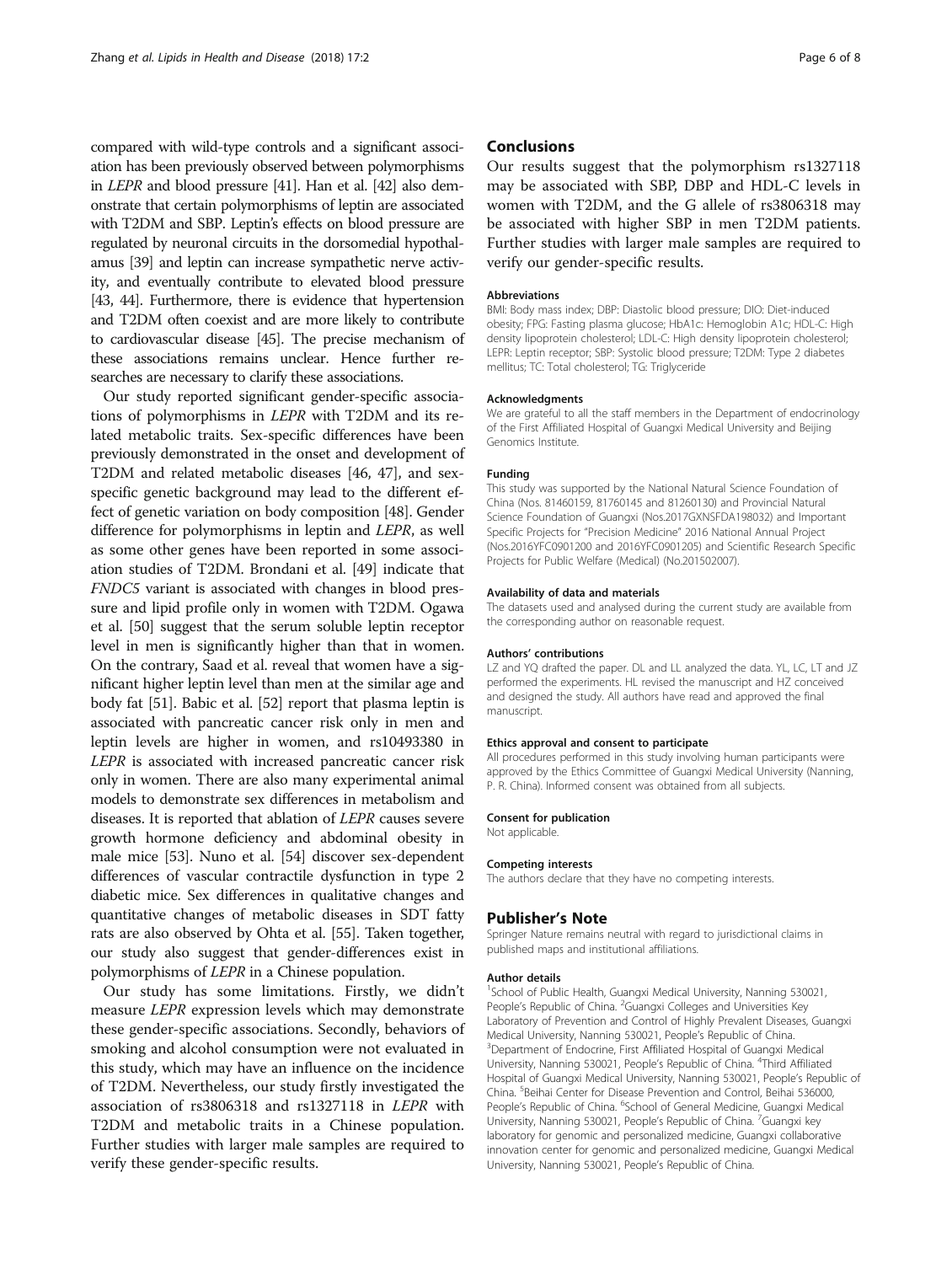## <span id="page-6-0"></span>Received: 31 October 2017 Accepted: 13 December 2017 Published online: 04 January 2018

#### References

- 1. International Diabetes Federation. IDF Diabetes Atlas, 7. http://www.diabetesatlas. org; 2015.
- 2. GBD 2015 Mortality and Causes of Death Collaborators. Global, regional, and national life expectancy, all-cause mortality, and cause-specific mortality for 249 causes of death, 1980–2015: a systematic analysis for the global burden of disease study 2015. Lancet (London, England). 2016;388:1459–544.
- 3. Sladek R, Rocheleau G, Rung J, Dina C, Shen L, Serre D, et al. A genomewide association study identifies novel risk loci for type 2 diabetes. Nature. 2007;445:881–5.
- Qin J, Li Y, Cai Z, Li S, Zhu J, Zhang F, et al. A metagenome-wide association study of gut microbiota in type 2 diabetes. Nature. 2012;490:55–60.
- 5. Ma RC, Hu C, Tam CH, Zhang R, Kwan P, Leung TF, et al. Genome-wide association study in a Chinese population identifies a susceptibility locus for type 2 diabetes at 7q32 near PAX4. Diabetologia. 2013;56:1291–305.
- 6. Moltke I, Grarup N, Jorgensen ME, Bjerregaard P, Treebak JT, Fumagalli M, et al. A common Greenlandic TBC1D4 variant confers muscle insulin resistance and type 2 diabetes. Nature. 2014;512:190–3.
- 7. Tang ST, Shen XR, Tang HQ, Wang CJ, Wei W, Zhang Q, et al. Association of the ENPP1 K121Q polymorphism with susceptibility to type 2 diabetes in different populations: evidence based on 40 studies. Endocr J. 2014;61:1093–103.
- 8. Flannick J, Thorleifsson G, Beer NL, Jacobs SB, Grarup N, Burtt NP, et al. Lossof-function mutations in SLC30A8 protect against type 2 diabetes. Nat Genet. 2014;46:357–63.
- 9. Dong Y, Guo T, Traurig M, Mason CC, Kobes S, Perez J, et al. SIRT1 is associated with a decrease in acute insulin secretion and a sex specific increase in risk for type 2 diabetes in pima Indians. Mol Genet Metab. 2011;104:661–5.
- 10. Lee JK, Kim K, Ahn Y, Yang M, Lee JE. Habitual coffee intake, genetic polymorphisms, and type 2 diabetes. Eur J Endocrinol. 2015;172:595–601.
- 11. Scott RA, Lagou V, Welch RP, Wheeler E, Montasser ME, Luan J, et al. Largescale association analyses identify new loci influencing glycemic traits and provide insight into the underlying biological pathways. Nat Genet. 2012;44: 991–1005.
- 12. Morris AP, Voight BF, Teslovich TM, Ferreira T, Segre AV, Steinthorsdottir V, et al. Large-scale association analysis provides insights into the genetic architecture and pathophysiology of type 2 diabetes. Nat Genet. 2012;44:981–90.
- 13. Zhang Y, Proenca R, Maffei M, Barone M, Leopold L, Friedman JM. Positional cloning of the mouse obese gene and its human homologue. Nature. 1994; 372:425–32.
- 14. Mantzoros CS. The role of leptin in human obesity and disease: a review of current evidence. Ann Intern Med. 1999;130:671–80.
- 15. Abella V, Scotece M, Conde J, Pino J, Gonzalez-Gay MA, Gomez-Reino JJ, et al. Leptin in the interplay of inflammation, metabolism and immune system disorders. Nat Rev Rheumatol. 2017;13:100–9.
- Zhang F, Chen Y, Heiman M, Dimarchi R. Leptin: structure, function and biology. Vitam Horm. 2005;71:345–72.
- 17. Scarpace PJ, Zhang Y. Elevated leptin: consequence or cause of obesity? Frontiers in bioscience : a journal and virtual library. 2007;12:3531–44.
- 18. Denroche HC, Huynh FK, Kieffer TJ. The role of leptin in glucose homeostasis. Journal of diabetes investigation. 2012;3:115–29.
- 19. Sahin S, Rustemoglu A, Tekcan A, Tasliyurt T, Guven H, Yigit S. Investigation of associations between obesity and LEP G2548A and LEPR 668A/G polymorphisms in a Turkish population. Dis Markers. 2013;35:673–7.
- 20. Liao WL, Chen CC, Chang CT, Wu JY, Chen CH, Huang YC, et al. Gene polymorphisms of adiponectin and leptin receptor are associated with early onset of type 2 diabetes mellitus in the Taiwanese population. International journal of obesity (2005). 2012;36:790–6.
- 21. Mohammadzadeh G, Nikzamir A, Mohammadi J, Pourdashti S, Shabazian H, Latifi SM. Association of the 223A/G LEPR polymorphism with serum leptin levels in Iranian subjects with type 2 diabetes. Archives of Iranian medicine. 2013;16:636–41.
- 22. Yang MM, Wang J, Fan JJ, Ng TK, Sun DJ, Guo X, et al. Variations in the obesity gene "LEPR" contribute to risk of type 2 diabetes mellitus: evidence from a meta-analysis. Journal of diabetes research. 2016;2016:5412084.
- 23. Su S, Zhang C, Zhang F, Li H, Yang X, Tang X. The association between leptin receptor gene polymorphisms and type 2 diabetes mellitus: a systematic review and meta-analysis. Diabetes Res Clin Pract. 2016;121: 49–58.
- 24. Chen X, Xiang Y-B, Long J-R, Cai H, Cai Q, Cheng J, et al. Genetic polymorphisms in obesity-related genes and endometrial cancer risk. Cancer. 2012;118:3356–64.
- 25. Teras LR, Goodman M, Patel AV, Bouzyk M, Tang W, Diver WR, et al. No association between polymorphisms in LEP, LEPR, ADIPOQ, ADIPOR1, or ADIPOR2 and postmenopausal breast cancer risk. Cancer epidemiology, biomarkers & prevention : a publication of the American Association for Cancer Research, cosponsored by the American Society of Preventive Oncology. 2009;18:2553–7.
- 26. Zhang YY, Gottardo L, Mlynarski W, Frazier W, Nolan D, Duffy J, et al. Genetic variability at the leptin receptor (LEPR) locus is a determinant of plasma fibrinogen and C-reactive protein levels. Atherosclerosis. 2007;191:121–7.
- 27. Zhang Y, Wang MY, He J, Wang JC, Yang YJ, Jin L, et al. Tumor necrosis factoralpha induced protein 8 polymorphism and risk of non-Hodgkin's lymphoma in a Chinese population: a case–control study. PLoS One. 2012;7:e37846.
- 28. Gallagher EJ, LeRoith D. Obesity and diabetes: the increased risk of cancer and cancer-related mortality. Physiol Rev. 2015;95:727–48.
- 29. Shlomai G, Neel B, LeRoith D, Gallagher EJ. Type 2 diabetes mellitus and cancer: the role of pharmacotherapy. Journal of clinical oncology : official journal of the American Society of Clinical Oncology. 2016;34:4261–9.
- 30. Volkers N. Diabetes and cancer: scientists search for a possible link. J Natl Cancer Inst. 2000;92:192–4.
- 31. Pickup JC, Mattock MB, Chusney GD, Burt D. NIDDM as a disease of the innate immune system: association of acute-phase reactants and interleukin-6 with metabolic syndrome X. Diabetologia. 1997;40:1286–92.
- 32. Spranger J, Kroke A, Mohlig M, Hoffmann K, Bergmann MM, Ristow M, et al. Inflammatory cytokines and the risk to develop type 2 diabetes: results of the prospective population-based European prospective investigation into cancer and nutrition (EPIC)-Potsdam study. Diabetes. 2003;52:812–7.
- 33. Herder C, Illig T, Rathmann W, Martin S, Haastert B, Muller-Scholze S, et al. Inflammation and type 2 diabetes: results from KORA Augsburg. Gesundheitswesen (Bundesverband der Arzte des Offentlichen Gesundheitsdienstes (Germany)). 2005;67(Suppl 1):S115–21.
- 34. Herder C, Brunner EJ, Rathmann W, Strassburger K, Tabak AG, Schloot NC, et al. Elevated levels of the anti-inflammatory interleukin-1 receptor antagonist precede the onset of type 2 diabetes: the Whitehall II study. Diabetes Care. 2009;32:421–3.
- 35. Pradhan AD, Manson JE, Rifai N, Buring JE, Ridker PM. C-reactive protein, interleukin 6, and risk of developing type 2 diabetes mellitus. JAMA. 2001;286:327–34.
- 36. Lam QL, Lu L. Role of leptin in immunity. Cellular & molecular immunology. 2007;4:1–13.
- 37. Burgos-Ramos E, Sackmann-Sala L, Baquedano E, Cruz-Topete D, Barrios V, Argente J, et al. Central leptin and insulin administration modulates serum cytokine- and lipoprotein-related markers. Metab Clin Exp. 2012;61:1646–57.
- 38. Tilg H, Moschen AR. Adipocytokines: mediators linking adipose tissue, inflammation and immunity. Nat Rev Immunol. 2006;6:772–83.
- 39. Simonds SE, Pryor JT, Ravussin E, Greenway FL, Dileone R, Allen AM, et al. Leptin mediates the increase in blood pressure associated with obesity. Cell. 2014;159: 1404–16.
- 40. Harlan SM, Morgan DA, Dellsperger DJ, Myers MG Jr, Mark AL, Rahmouni K. Cardiovascular and sympathetic effects of disrupting tyrosine 985 of the leptin receptor. Hypertension. 2011;57:627–32.
- 41. Rosmond R, Chagnon YC, Holm G, Chagnon M, Perusse L, Lindell K, et al. Hypertension in obesity and the leptin receptor gene locus. J Clin Endocrinol Metab. 2000;85:3126–31.
- 42. Han HR, Ryu HJ, Cha HS, Go MJ, Ahn Y, Koo BK, et al. Genetic variations in the leptin and leptin receptor genes are associated with type 2 diabetes mellitus and metabolic traits in the Korean female population. Clin Genet. 2008;74:105–15.
- 43. Haynes W. Interaction between leptin and sympathetic nervous system in hypertension. Curr Hypertens Rep. 2000;2:311–8.
- 44. Haynes W, Morgan D, Djalali A, Sivitz W, Mark A. Interactions between the melanocortin system and leptin in control of sympathetic nerve traffic. Hypertension. 1999;33:542–7.
- 45. Ferrannini E, Cushman WC. Diabetes and hypertension: the bad companions. Lancet (London, England). 2012;380:601–10.
- Onat A, Hergenc G, Keles I, Dogan Y, Turkmen S, Sansoy V. Sex difference in development of diabetes and cardiovascular disease on the way from obesity and metabolic syndrome. Metab Clin Exp. 2005;54:800–8.
- 47. Duan JG, Chen XY, Wang L, Lau A, Wong A, Thomas GN, et al. Sex differences in epidemiology and risk factors of acute coronary syndrome in Chinese patients with type 2 diabetes: a long-term prospective cohort study. PLoS One. 2015;10:e0122031.